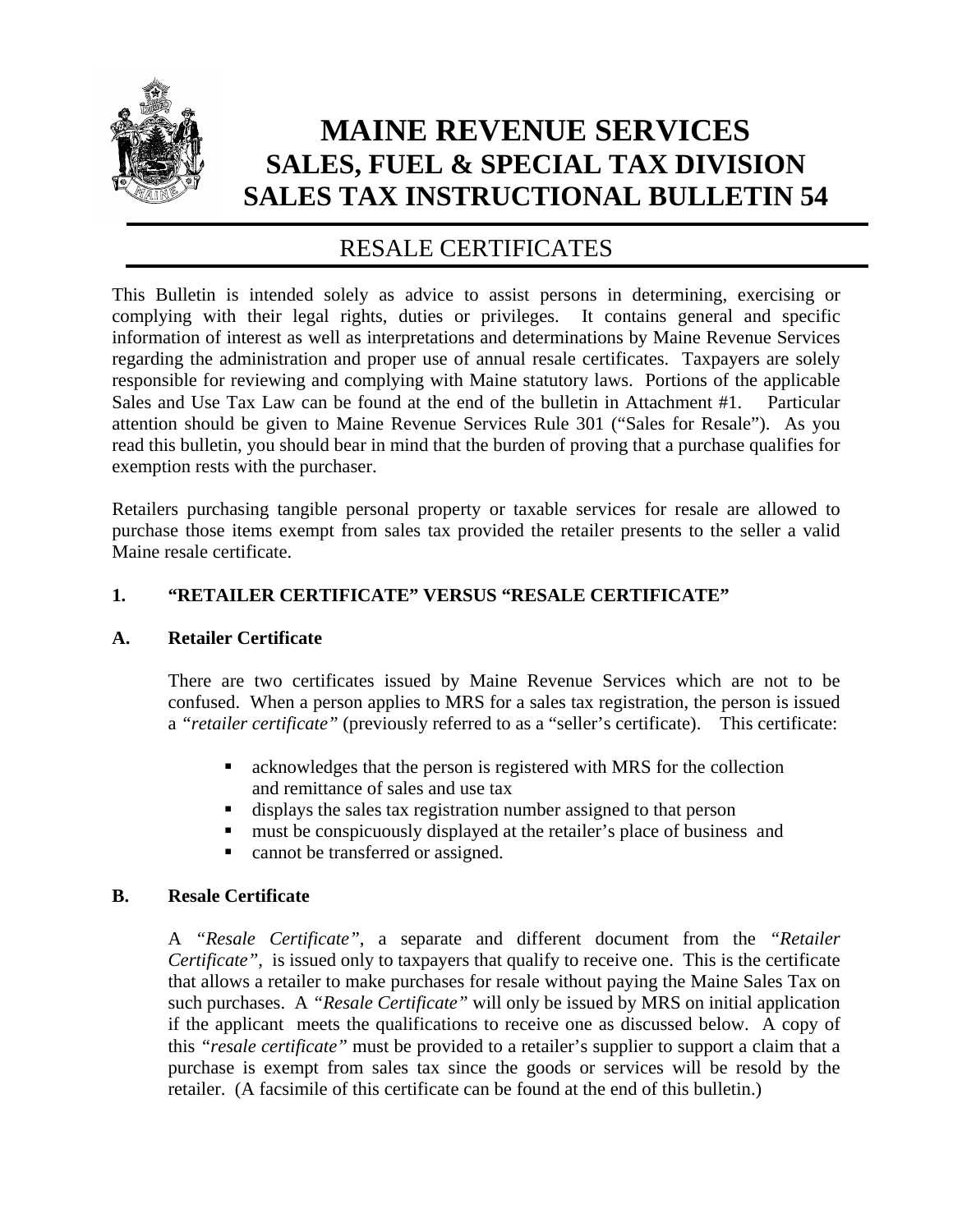### **2. ISSUANCE OF A RESALE CERTIFICATE**

#### **A. Provisional Resale Certificate**

When a retailer first applies for a sales tax registration, the retailer will be issued a provisional resale certificate provided the applicant expects to make \$3,000 or more in gross sales over the next year. This certificate is valid from the date of issuance to December  $31<sup>st</sup>$  of the third year from the date of issuance. If the certificate is issued between October  $1<sup>st</sup>$  and December  $31<sup>st</sup>$ , the certificate will be valid until December  $31<sup>st</sup>$ of the fourth year from the date of issuance.

#### **B. Renewal of Resale Certificate**

MRS will conduct annual reviews of all registered retailers to determine whether retailers, including retailers having provisional certificates, qualify to receive a renewal of their *"Resale Certificate"*, for the next period. *"Resale Certificates"* are automatically renewed, provided the retailer meets the qualifications to receive one if:

- $\blacksquare$  the retailer's account is active and
- $\bullet$  the retailer has reported \$3,000 or more in gross sales during the previous 12 months.

#### **C. Incorrect Information on "Resale Certificate"**

If the information on any of these certificates is incorrect, such as spelling errors or mailing address, the retailer should contact MRS to correct the information. Please be aware that the business codes available to be issued by MRS are limited and may not exactly reflect the business type of the purchaser.

#### **3. RETAILERS WITH ANNUAL GROSS SALES OF LESS THAN \$3,000**

In order to qualify to receive a *"Resale Certificate"*, the retailer must have reported \$3,000 or more in gross sales during the previous 12 months. Those retailers not receiving a "*Resale Certificate"* must pay sales tax at the time of purchase even if the goods will be resold by the retailer.

#### **A. Claiming Credit for Tax Paid**

When a retailer has paid a sales tax on goods that have been placed in inventory for resale, the retailer may claim a credit on the sales tax return for that period. If the credit exceeds the amount due that period, the retailer may elect to carry the credit to the next period or receive a refund. The line entitled "Credit For Sales Tax Paid on Goods Resold" must be used for this purpose.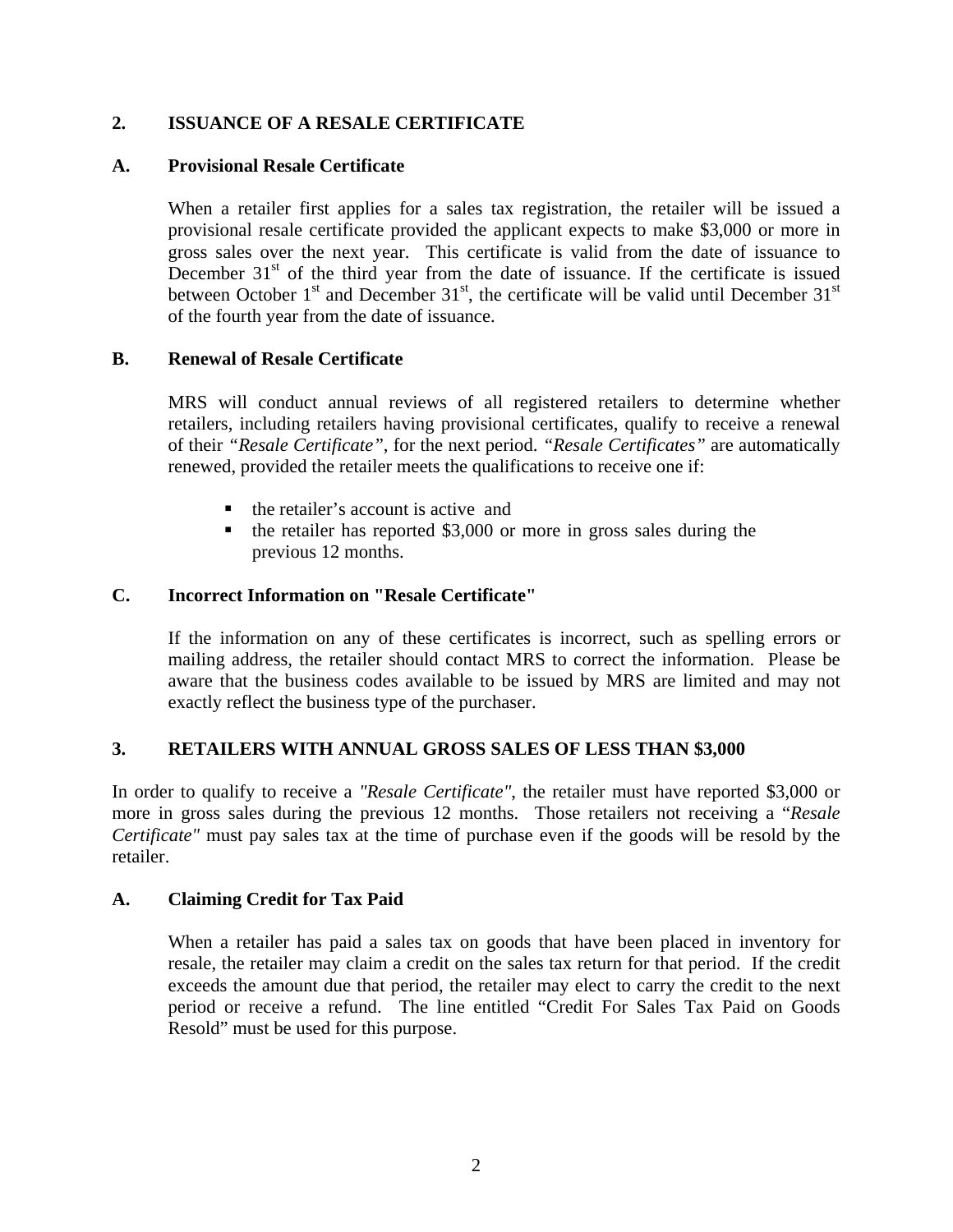### **B. Qualifying Prior to the Annual Review**

If a retailer does not qualify to receive a "*Resale Certificate"* but subsequently makes sales sufficient to qualify, the retailer may petition MRS in writing to reevaluate its account. The petition must provide documentation, such as the subsequent filing of a sales tax return, to support the fact that gross sales for the previous 12 months equal or exceed \$3,000.

# **4. RESPONSIBILITIES OF A RETAILER AS A "PURCHASER"**

The "*Resale Certificate"* issued to a retailer must be kept by the retailer as an original. Copies should be made of the certificate portion only and provided to the retailer's suppliers at the time of purchase. When a person purchases goods and claims to the seller that the purchase is exempt because the goods are being purchased for resale, that person must document that claim by providing the seller with a copy of their valid *"Resale Certificate"*. Without such documentation, the seller is required to collect sales tax if applicable to the products being purchased.

If a retailer purchases items for resale on a continuous basis from a particular supplier, the retailer is not required to supply a copy of the resale certificate for each individual sale. Instead, the retailer can use its current valid *"Resale Certificate"* on file with the supplier as a blanket certificate to cover all subsequent purchases for resale, as long as the certificate remains valid. The retailer must state to the supplier at the time of each sale that the particular purchase is exempt for resale and is covered by the certificate on file. When new "*Resale Certificates"* are issued, the retailer is responsible for providing copies to its suppliers to replace the certificate on file. Failure to do so will require the supplier to charge tax on purchases until a valid certificate is received.

# **5. RESPONSIBILITIES OF A RETAILER AS A "SELLER"**

When a retailer receives resale certificates from its customers, the retailer must retain these certificates on file. These certificates must be kept for a minimum of 6 years. No customer can make a claim for resale by simply providing an identification number. Claims for any sales tax exemption must be documented.

Customers who claim that their purchase is for resale must document that claim with a valid *"Resale Certificate"* issued by MRS. The "*Resale Certificate"* must be properly completed and signed by the customer certifying that the merchandise being purchased will be resold by it. If the date of the sale falls within the applicable dates on the certificate, the certificate has been properly completed and the items purchased are items typically purchased for resale by the customer's business type, the good faith of the seller will not be questioned. However, if the seller is aware of the fact that the customer is no longer in business or has reason to believe that the goods purchased will not be resold, the seller will be held responsible for the sales tax applicable to that transaction.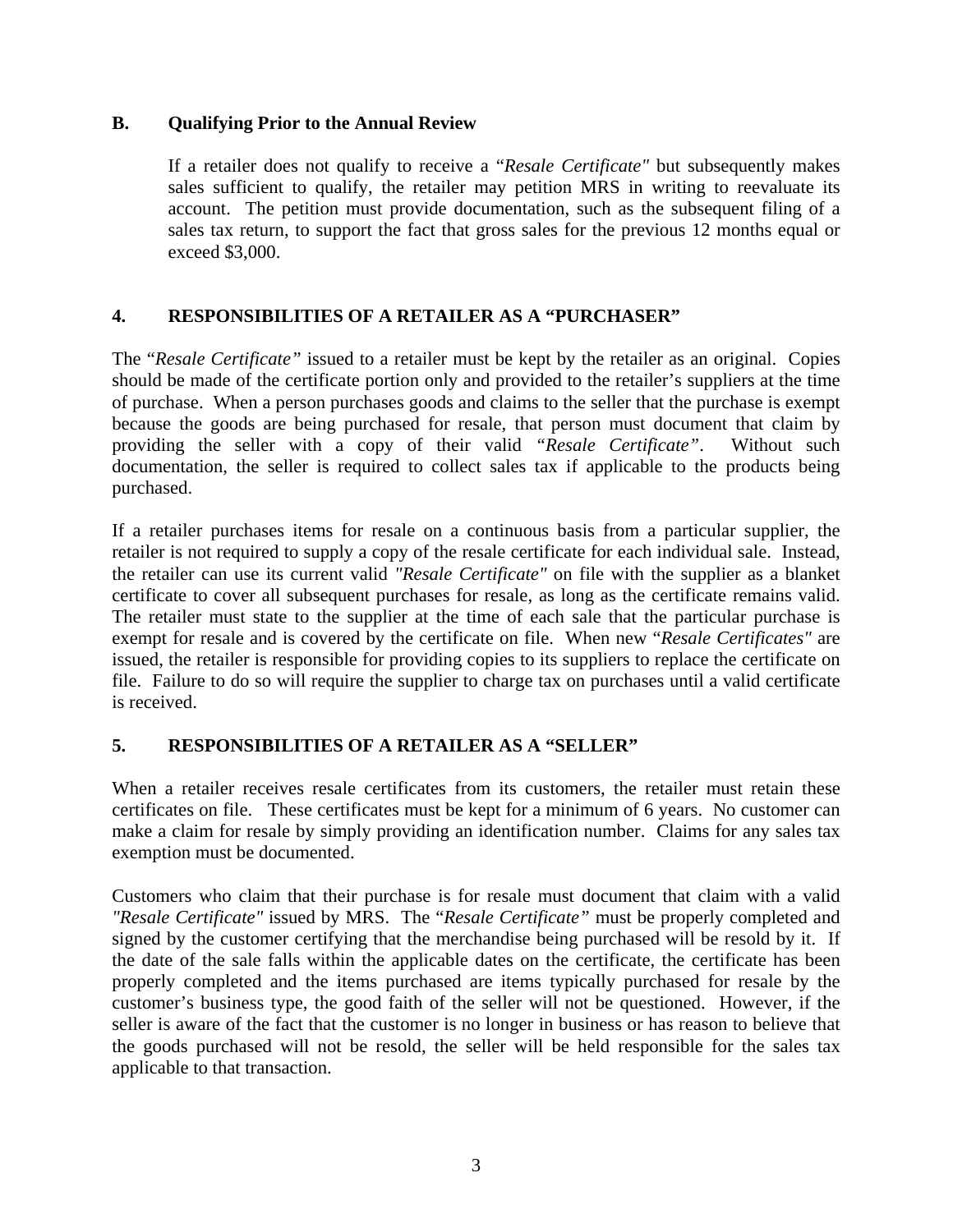### **6. SALES TO OUT-OF-STATE RETAILERS THAT DO NOT HAVE A MAINE SALES TAX ACCOUNT**

Maine retailers sometimes make sales to non-residents who claim to be engaged in a retail business out-of-state. Sales for resale to these customers qualify for exemption but require some form of supporting documentation. An acceptable "resale certificate" for these customers to use could be the Multi-jurisdictional "Uniform Sales & Use Tax Certificate" issued by the Multistate Tax Commission. (A copy of this form can be found on MTC's website at <http://www.mtc.gov/Resources.aspx?id=1592>) On this form, the customer confirms it is in a retail business and provides the sales tax registration number from its home state. A copy of a "resale certificate" or similar document issued by the purchaser's home state is **not** valid in Maine. See Rule 301 for acceptable alternative documentation that would support tax-free sales to a nonresident retailer.

If an out-of-state retailer does have a Maine Sales Tax account but is not entitled to receive a "*Resale Certificate"* it must pay the sales tax on the purchase of the merchandise and request a refund on its next sales tax return filed with MRS as described above.

#### **7. ADDITIONAL INFORMATION**

The information in this bulletin addresses some of the more common questions regarding the Sales and Use Tax Law faced by your business. It is not intended to be all-inclusive. Requests for information on specific situations should be in writing, should contain full information as to the transaction in question and should be directed to the:

# **MAINE REVENUE SERVICES SALES, FUEL & SPECIAL TAX DIVISION P.O. BOX 1065 AUGUSTA, ME 04332-1065 TEL: (207) 624-9693 TTY: NexTalk (888) 577-6690**

The Department of Administrative and Financial Services does not discriminate on the basis of disability in admission, to access to, or operation of its programs, services or activities.

**Issued: January 12, 2007** 

(Published under Appropriation 010-18F-0002-07)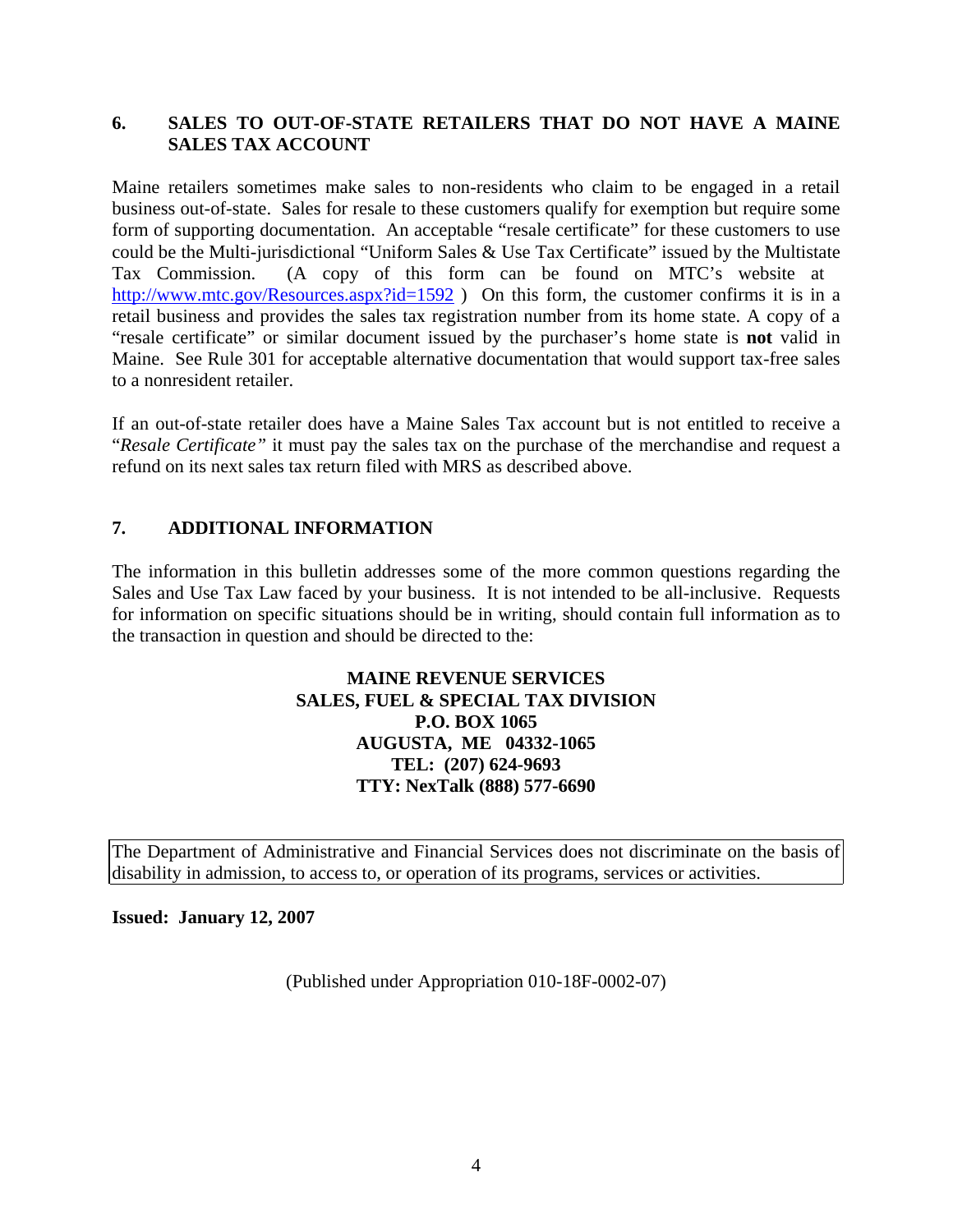# **Sample of a Resale Certificate**

**Do not give out the original; make copies to distribute when you purchase for resale. Do not confuse this with the "Retailer" certificate.** 

| Purchaser's<br>business name<br>will be printed<br>here.                                                                                                                                                                                              |                                             | <b>Purchaser's Sales Tax Number</b><br><b>Valid Date of Certificate</b>                                                                                                                                                                                                                                                                                                                                                                                              | <b>Type of activity</b><br>this business is<br>engaged in       |
|-------------------------------------------------------------------------------------------------------------------------------------------------------------------------------------------------------------------------------------------------------|---------------------------------------------|----------------------------------------------------------------------------------------------------------------------------------------------------------------------------------------------------------------------------------------------------------------------------------------------------------------------------------------------------------------------------------------------------------------------------------------------------------------------|-----------------------------------------------------------------|
|                                                                                                                                                                                                                                                       |                                             | <b>STATE OF MAINE</b><br><b>MAINE REVENUE SERVICES</b><br><b>RESALE CERTIFICATE</b><br>THIS CERTIFICATE IS VALID<br>JANUARY 1, 0000 THROUGH DECEMBER 31, 0000                                                                                                                                                                                                                                                                                                        |                                                                 |
| <b>ABC</b> Corporation<br><b>Any Name Street</b><br>Anytown, ME 00000-0000<br>been altered.<br>The aboved named business certifies that the following items will be resold<br>as tangible personal property in the ordinary course of their business: |                                             | Business Name and Location Address Certificate Number<br>0000000<br>This is to certify that the above named business is authorized to purchase tangible personal property for<br>resale during the period identified on this certificate. This certificate cannot be reassigned or<br>transferred and can only be used by the above business or its authorized employees.<br>This certificate is void if the business has ceased operating or if the certificate has | <b>Business Type</b><br><b>Grocery</b><br>Acting State Assessor |
| Presented to:                                                                                                                                                                                                                                         | (insert name of seller on photocopy) (date, | Presented by:<br>Authorized Signature (purchaser) (date)                                                                                                                                                                                                                                                                                                                                                                                                             |                                                                 |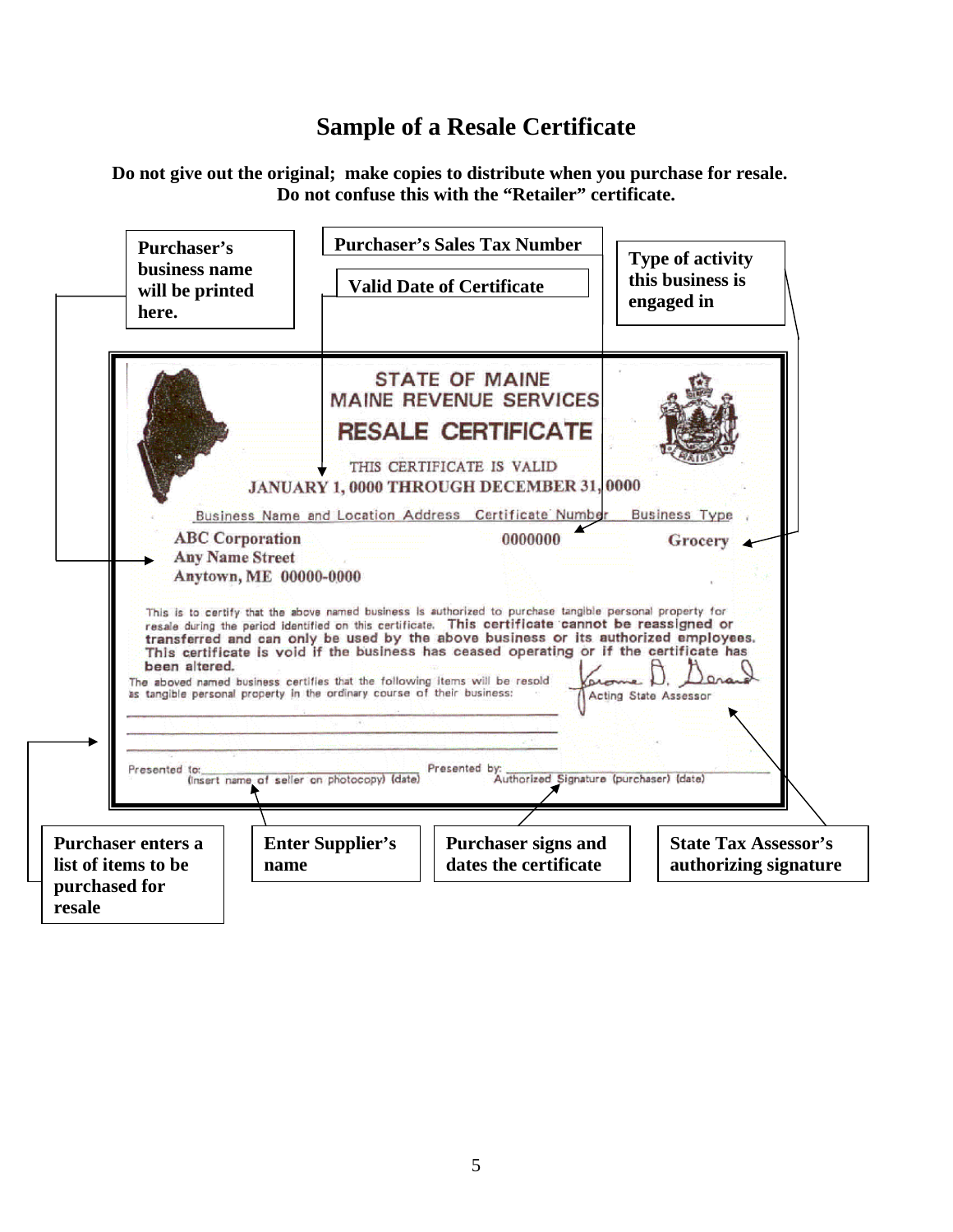#### **ATTACHMENT 1 Excerpts taken from 36 M.R.S.A.**

#### **§1752 Definitions**

**10. Retailer.** "Retailer" means any person who makes retail sales or who is required to register by section 1754-A or 1754-B or is registered under section 1756.

**11. Retail sale.** "Retail sale" means any sale of tangible personal property in the ordinary course of business for any purpose other than for resale, except resale as a casual sale, in the form of tangible personal property. "Retail sale" also means any sale of a taxable service in the ordinary course of business for any purpose other than for resale, except resale as a casual sale.

A. "Retail sale" includes:

(1) Conditional sales, installment lease sales and any other transfer of tangible personal property when the title is retained as security for the payment of the purchase price and is intended to be transferred later; and

(2) Sale of products for internal human consumption to a person for resale through coin-operated vending machines when sold to a retailer whose gross receipts from the retail sale of tangible personal property derived through sales from vending machines are more than 50% of the retailer's gross receipts. The tax must be paid by the retailer to the State. [1989, c. 871, §5 (new).]

- B. "Retail sale" does not include:
	- (1) Any casual sale;

(2) Any sale by a personal representative in the settlement of an estate, unless the sale is made through a retailer, or unless the sale is made in the continuation or operation of a business;

(3) The sale, to a person engaged in the business of renting automobiles, of automobiles, integral parts of automobiles or accessories to automobiles, for rental or for use in an automobile rented on a short-term basis;

(4) The sale, to a person engaged in the business of renting video media and video equipment, of video media or video equipment for rental;

(5) The sale, to a person engaged in the business of renting or leasing automobiles, of automobiles for rental or lease for one year or more; or

(6) The sale, to a person engaged in the business of providing cable television services, of cable converter boxes for rental or lease; or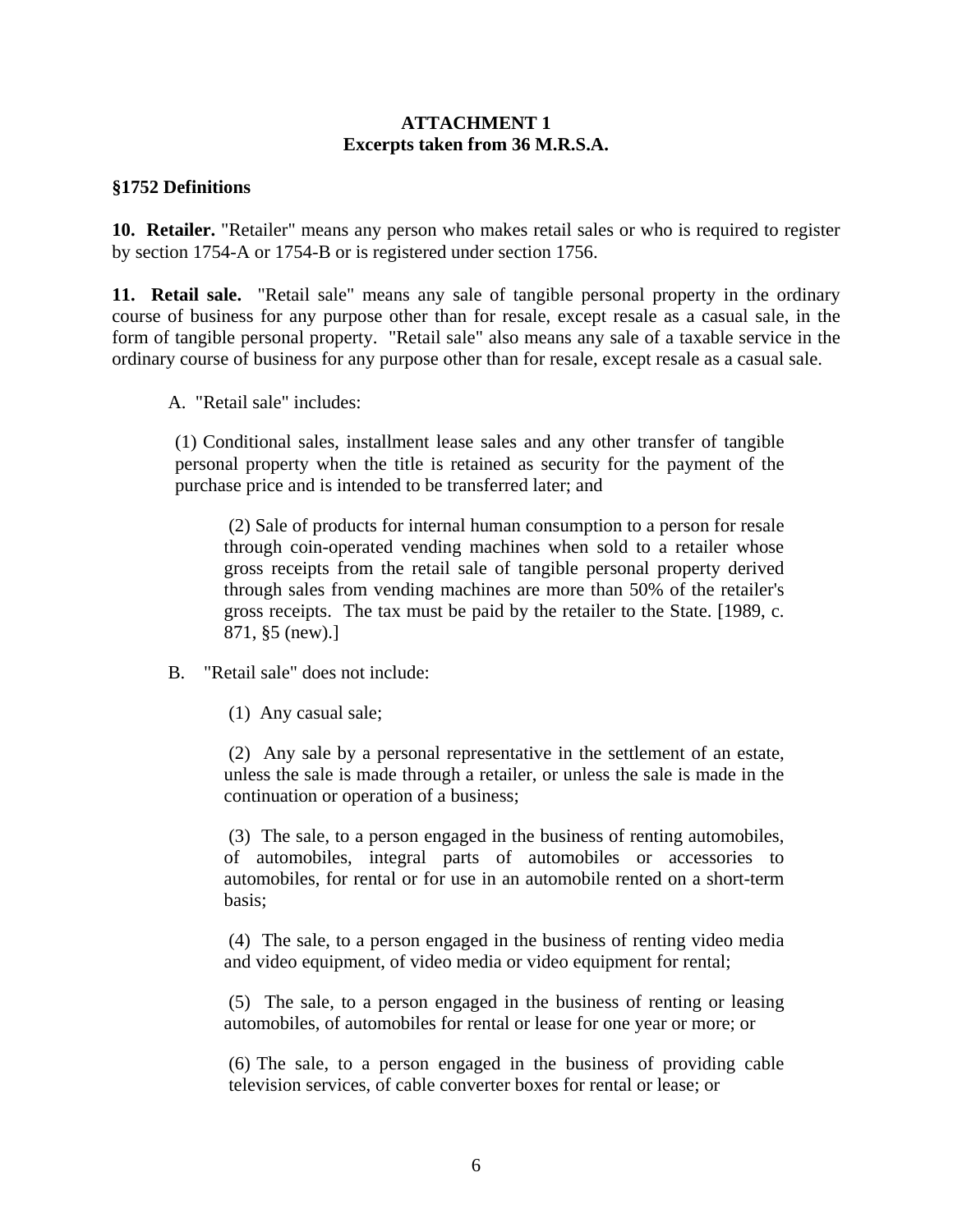The sale, to a person engaged in the business of renting furniture, or audio media and audio equipment, of furniture, audio media or audio equipment for rental pursuant to a rental-purchase agreement as defined in Title 9-A, section 11-105.

**13-A. Sales at retail.** "Sale at retail" means retail sale.

**17. Tangible personal property.** "Tangible personal property" means personal property that may be seen, weighed, measured, felt, touched or in any other manner perceived by the senses, but does not include rights and credits, insurance policies, bills of exchange, stocks and bonds and similar evidences of indebtedness or ownership. "Tangible personal property" includes electricity. "Tangible personal property" includes any computer software that is not a custom computer software program.

# **§ 1754-B. Registration of sellers**

**1. Persons required to register.** Except as otherwise provided in this section, the following persons, other than casual sellers, shall register with the assessor and collect and remit taxes in accordance with the provisions of this Part:

- **A.** Every seller of tangible personal property or taxable services, whether or not at retail, that maintains in this State any office, manufacturing facility, distribution facility, warehouse or storage facility, sales or sample room or other place of business;
- **B.** Every seller of tangible personal property or taxable services that does not maintain a place of business in this State but makes retail sales in this State or solicits orders, by means of one or more salespeople within this State, for retail sales within this State;
- **C.** Every lessor engaged in the leasing of tangible personal property located in this State that does not maintain a place of business in this State but makes retail sales to purchasers from this State;
- **D.** Every person that makes retail sales in this State of tangible personal property or taxable services on behalf of a principal that is outside of this State if the principal is not the holder of a valid registration certificate;
- **E.** Every agent, representative, salesperson, solicitor or distributor that receives compensation by reason of sales of tangible personal property or taxable services made outside this State by a principal for use, storage or other consumption in this State;
- **F.** Every person that manages or operates in the regular course of business or on a casual basis a hotel, rooming house or tourist or trailer camp in this State or that collects or receives rents from a hotel, rooming house or tourist or trailer camp in this State;
- **G.** Every seller of tangible personal property or taxable services that has a substantial physical presence in this State sufficient to satisfy the requirements of the due process and commerce clauses of the United States Constitution. The following activities do not constitute a substantial physical presence for the purpose of this paragraph:

(1) Solicitation of business in this State through catalogs, flyers, telephone or electronic media when delivery of ordered goods is effected by the United States mail or by an interstate 3rd-party common carrier;

(2) Attending trade shows, seminars or conventions in this State;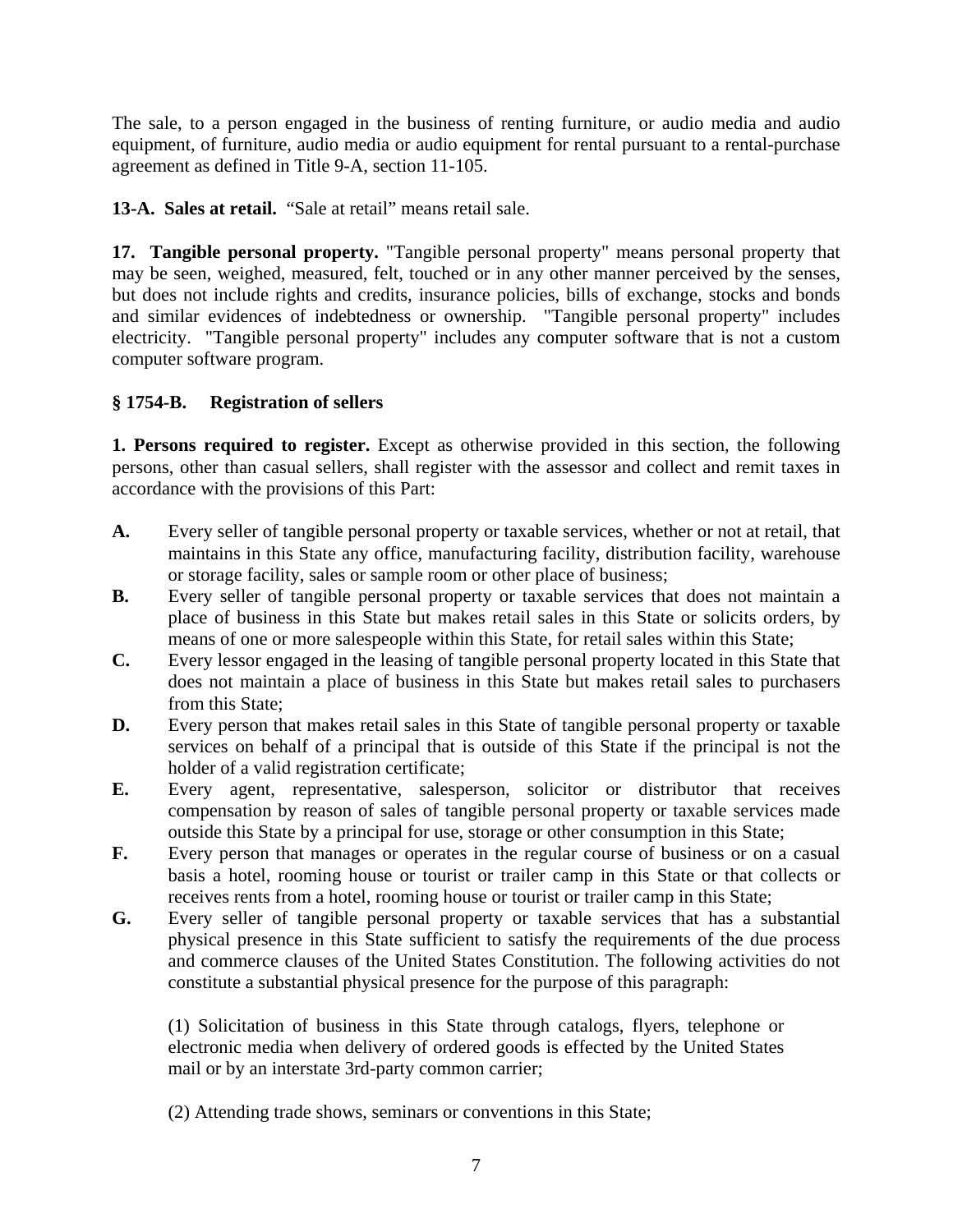(3) Holding a meeting of a corporate board of directors or shareholders or holding a company retreat or recreational event in this State;

(4) Maintaining a bank account or banking relationship in this State; or

(5) Using a vendor in this State for printing, drop shipping or telemarketing services; and

**H.** Every person that makes retail sales in this State of tangible personal property or taxable services on behalf of the owner of that property or the provider of those services.

**2. Registration certificates.** Application forms for sales tax registration certificates must be prescribed and furnished free of charge by the assessor. The assessor shall issue a registration certificate to each applicant that properly completes and submits an application form. A separate application must be completed and a separate registration certificate issued for each place of business. A registration certificate issued pursuant to this section is nontransferable and is not a license within the meaning of that term in the Maine Administrative Procedure Act. Each application for a registration certificate must contain a statement as to the type or types of items that the applicant intends to purchase for resale, and each retailer registered under this section must inform the assessor in writing of any changes to the type or types of items that it purchases for resale.

When a retailer maintains a place of business in this State, the registration certificate must be conspicuously displayed at that place of business. In the case of a retailer that does not have a fixed place of business and makes sales from one or more motor vehicles, each motor vehicle constitutes a place of business.

**2-A. Making sales after revocation.** A person whose sales tax registration certificate has been revoked by the assessor pursuant to section 1757 who continues to make retail sales in this State commits a Class D crime. Violation of this subsection is a strict liability crime as defined in Title 17-A, section 34, subsection 4-A.

**2-B. Provisional resale certificates; new accounts.** The assessor shall issue a provisional resale certificate to each applicant for initial registration that states on its application that it expects to make annual gross sales of \$3,000 or more. A provisional resale certificate issued between January 1st and September 30th is effective for the duration of the calendar year in which it is issued and the 2 subsequent years. A provisional resale certificate issued between October 1st and December 31st is effective until the end of the 3rd succeeding calendar year. Each certificate must contain the name and address of the retailer, the expiration date of the certificate and the certificate number. If a vendor has a true copy of a retailer's resale certificate on file, that retailer need not present the certificate for each subsequent transaction with that vendor during the period for which it is valid.

**2-C. Annual resale certificates; contents; presentation to vendor.** The assessor shall periodically review the status of each retailer registered under this section. On or before the date of expiration of a resale certificate, the assessor shall issue to each registered retailer with gross sales of \$3,000 or more during the 12 months preceding the assessor's review a l resale certificate effective for the next 3 calendar years. Any subsequent annual resale certificate issued is